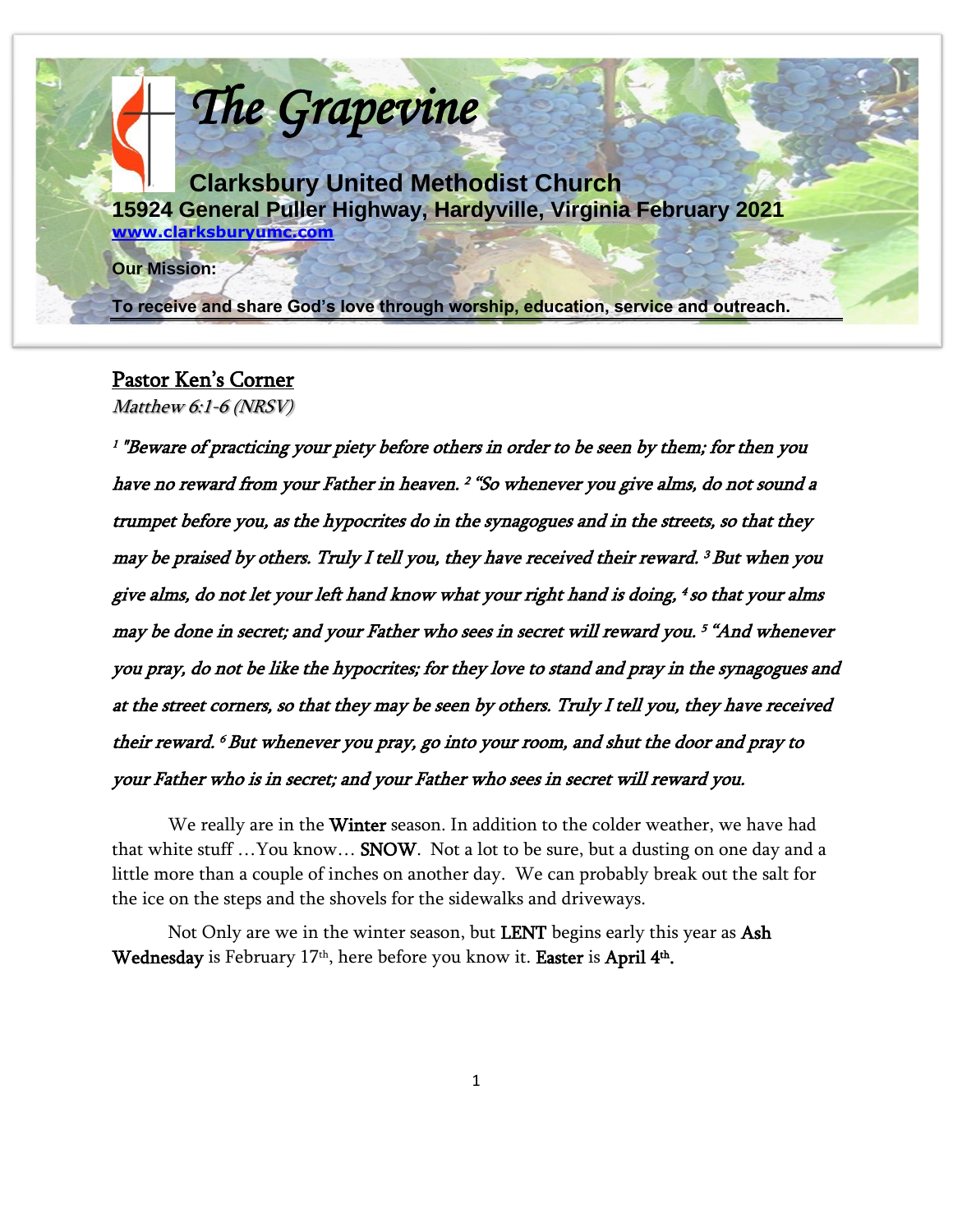We will start a FIVE session Lenten Bible Study in the Social Hall at 1 PM on Wednesday the 24<sup>th</sup>, by **Max Lucado** titled *"He Chose the Nails." S*ome of you may have the study guides still as we did this study a few years ago If you need/or would like a study guide, send me an email and I will order one for you. We will have to keep our class size to 10 people and follow COVID restrictions, but if we have more who want to participate, we can come up with a second time for a second class. Max Lucado is a splendid author to follow on the weighty subjects of our Christian Faith, I  $\text{know}$  you will enjoy the study.

As we come to Lent and the Holy Week and Easter that closes out the season, our focus should be on spiritually getting to know our Savior Jesus the Christ more intimately. We should seek to understand just how precious the Gift Jesus purchased for us that day on a Cross on Golgotha. We need to meditate on how much God loves us that He would send His very Son to give His Life for our redemption.

1 "Beware of practicing your piety before others in order to be seen by them; for then you have no reward from your Father in heaven. <sup>2</sup>"So whenever you give alms, do not sound a trumpet before you, as the hypocrites do in the synagogues and in the streets, so that they may be praised by others. Truly I tell you, they have received their reward. <sup>3</sup>But when you give alms, do not let your left hand know what your right hand is doing, 4 so that your alms may be done in secret; and your Father who sees in secret will reward you.

As we meditate on Christ's sacrifice our worship and behavior should be conformed to Jesus' generosity as He freely gives of Himself for our salvation. As we practice Piety, or Righteousness/living "right-wise" with God and Man, we should do the good not for others to see and seek no reward for the deed. God the Father already sees what you do and knows how to reward your act of piety. Likewise, we are NOT to make a big show of our generosity for earthly reward and acclaim, as that is the only reward you will receive, and it is hollow.

 <sup>5</sup>"And whenever you pray, do not be like the hypocrites; for they love to stand and pray in the synagogues and at the street corners, so that they may be seen by others. Truly I tell you, they have received their reward. <sup>6</sup>But whenever you pray, go into your room, and shut the door and pray to your Father who is in secret; and your Father who sees in secret will reward you.

As we pray and meditate throughout Lent, and for that matter throughout the year, we pray to the Father, not for show or to gain praise from others, rather to pray in private and lift our supplications to God and God will answer our prayers. That is not to say that we should NOT pray in Public, rather our **MOTIVE** for praying to God, whether, in private or in public is for intercession for another or for our own needs and out of Praise and Love for Our Father.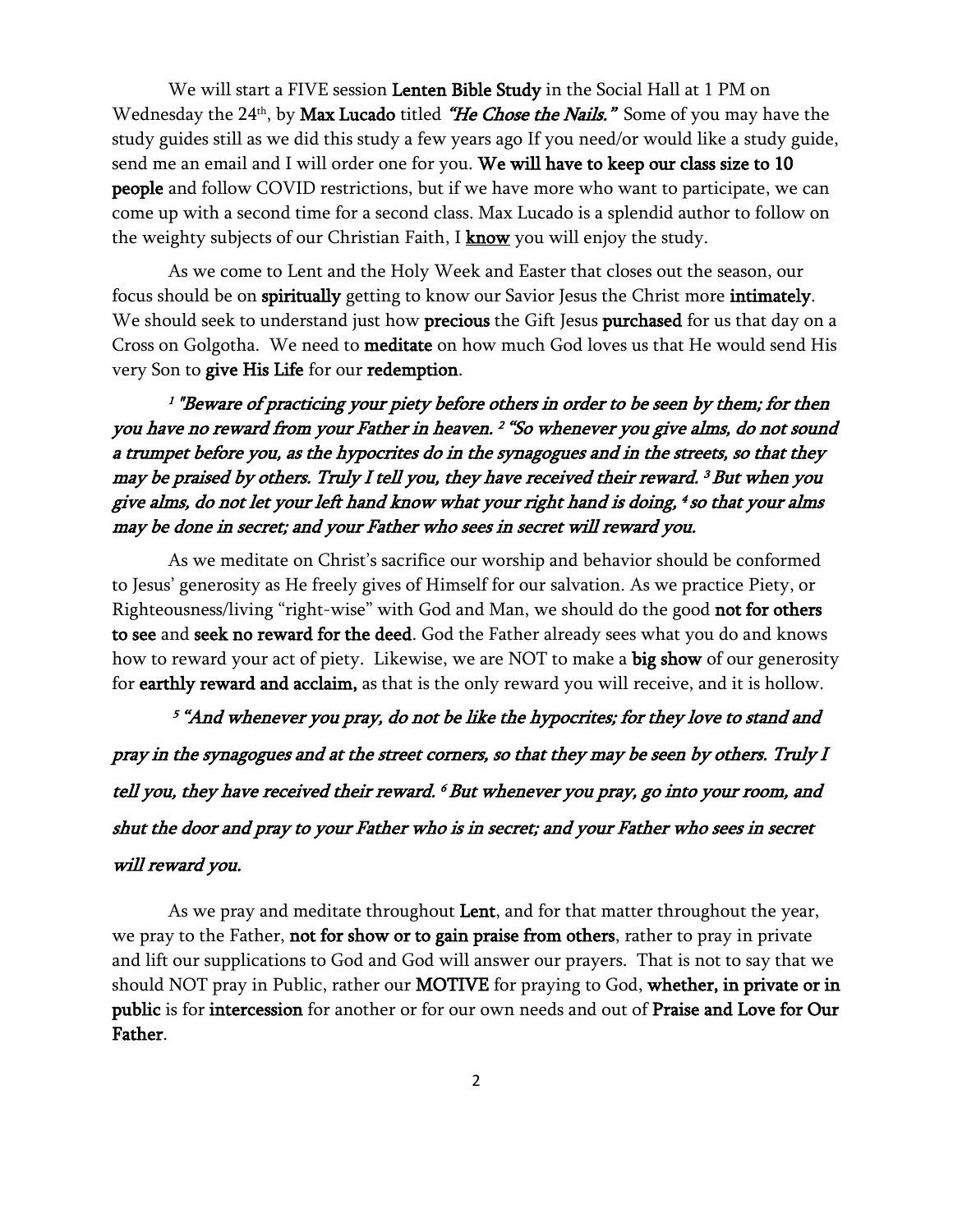So, as we enter LENT this year let us be focused on piety and thankfulness and gratitude for what God has done and is doing FOR us and IN us through Jesus and the Holy Spirit.

As we focus on our Love for God this month of February my prayer is that each of you enjoy a Happy Valentine's Day, which just so happens to be Transfiguration Sunday this year.

The Cryer Center Mobile Food Pantry is scheduled to be at Clarksbury on Saturday, February 6th. Our church has the lead again. The Food Pantry and the Soup Ministry have modified the way these ministries are conducted to be in compliance with the CDC and Virginia COVID-19 requirements. We always need prayers; so even if you cannot be here to work the Food Pantry, pray for us and the people we serve.

I am so proud of the great generosity and efforts of our Soup Ministry/Prayer Warriors/Prayer Partners in providing delicious Christmas meals, cards, letters and calls to many of our members.

Keep the small groups and gatherings in your prayers as we look to new ways to restart these meaningful and joyful worship and sharing opportunities.

Our online services will continue both on Facebook and YouTube. THANK YOU to all who are part of this effort. All of you have contributed so much to each service, even you at home when you give us such uplifting feedback. We are a Church, in the truest sense of the word…Together, through the power of our Lord Jesus, through the grace of God and the presence of the Holy Spirit.

I am very humbled, beyond words, with how faithful and loyal you all have been in supporting the church with prayers, tithes, gifts, talents, and witness despite our inability to be able to support with our presence.

Help me keep the Prayer Warrior/Partners e-mails updated as information and changes become available. Let us continue in faith and hope to be children of God infused with the Holy Spirit throughout all the travails and trials of life in this world.

Let us resolve to not let COVID-19 define who we are…let us be defined by the words, the example and the glory of our Lord and Savior Jesus Christ! I take great joy in how each of you, as a congregation, has reacted to this ever changing situation.

> Peace & Grace, Pastor Ken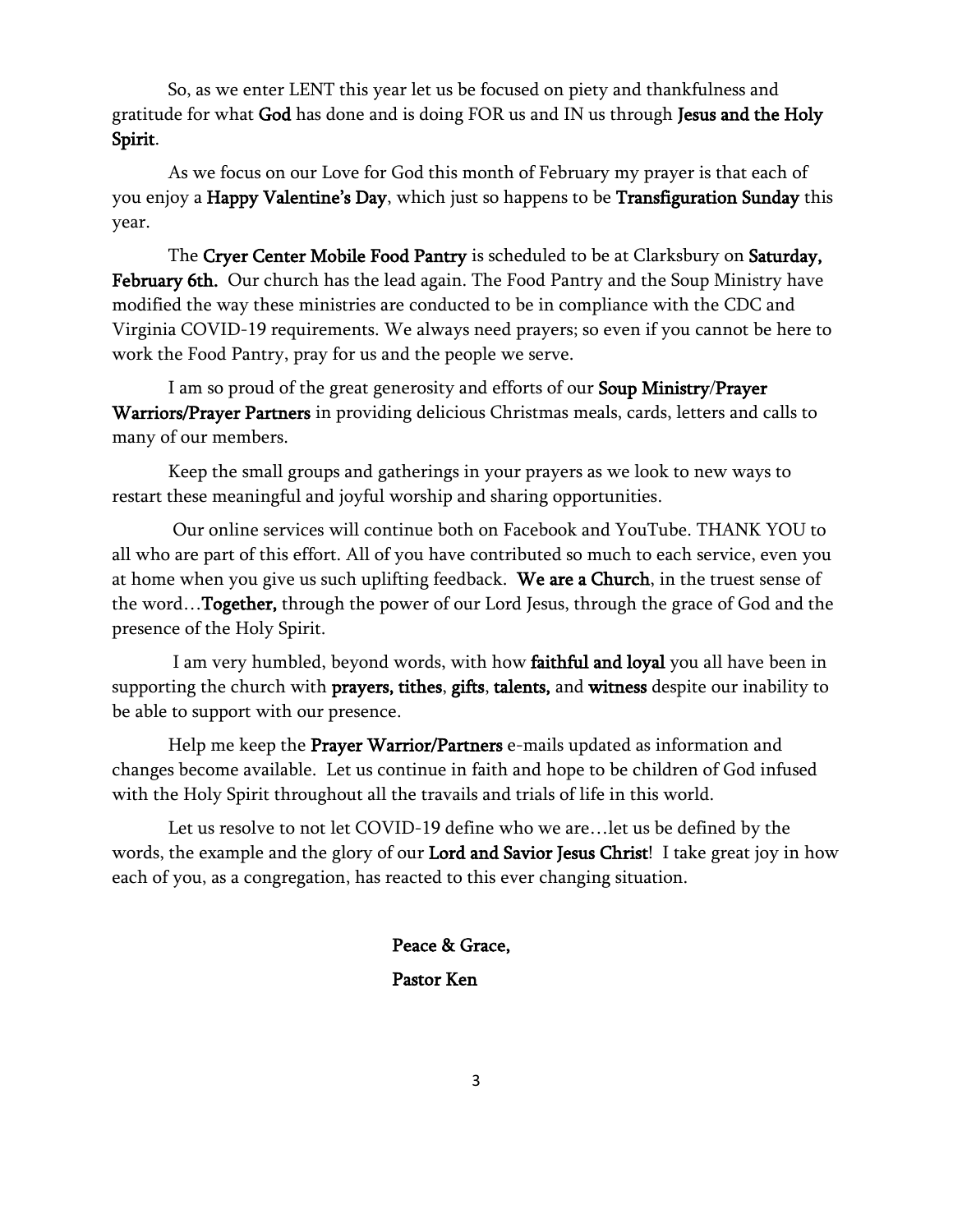# A Message from Your Lay Leader Valentine's Day, Christian or Pagan? Warren Wright



Have you ever thought about the origin of Valentine's day? This is the best story that I could find. As Christianity became prevalent, priests attempted to replace old heathen practices. To Christianize the ancient pagan celebration of the Feast of Lubercus, the church officials changed the name to St. Valentine's Day. To give the celebration further meaning and eliminate pagan traditions, priests substituted the drawing of Saints names for the names of the girls. On St. Valentine's Day the priest placed saint's names into an urn or box. The young people then drew a name from the container. In the following year, the youth was supposed to emulate the life of the saint whose name he had drawn. By the fourteenth century they reverted to the use of girl's names. In the sixteenth century they once again tried to have saintly valentines, but it was as unsuccessful as the first attempt. While it cannot be proved historically, there were seven men named Valentine who were honored with feasts on February 14th. Of these men, two stories link incidents that could have given our present day meaning to St. Valentine's Day. One of these men named Valentine was a priest during the reign of Emperor Claudius. Valentine was revered by the young and old, rich, and poor, with people of all walks of life attending his services. Currently Emperor Claudius was heavily recruiting men to serve as soldiers for his wars without much success. The men preferred not to leave their wives, families, and sweethearts to fight in foreign lands. Claudius became angry and declared that no more marriages could be performed, and all engagements were cancelled. Valentine thought this to be unfair and secretly married several couples. When Claudius found out, he threw Valentine in prison where he died. Friends of the priest retrieved his body and buried it in a churchyard in Rome. Another version had St. Valentine jailed for helping Christians. While Valentine was in prison, he cured a jailer's daughter of blindness. Claudius became enraged and had Valentine clubbed and beheaded on February 14, 269 A.D. Yet another story claims that Valentine fell in love with the jailer's daughter and wrote her letters that were signed "From your Valentine." All the seven Valentines eventually evolved into one. In 496 Pope Gelasius declared the day in honor of St. Valentine. Through the centuries the Christian holiday became a time to exchange love messages and St. Valentine became the patron saint of lovers. Lovers' quarrels come under his jurisdiction and, naturally, he is the patron saint of engaged couples and of anyone wishing to marry.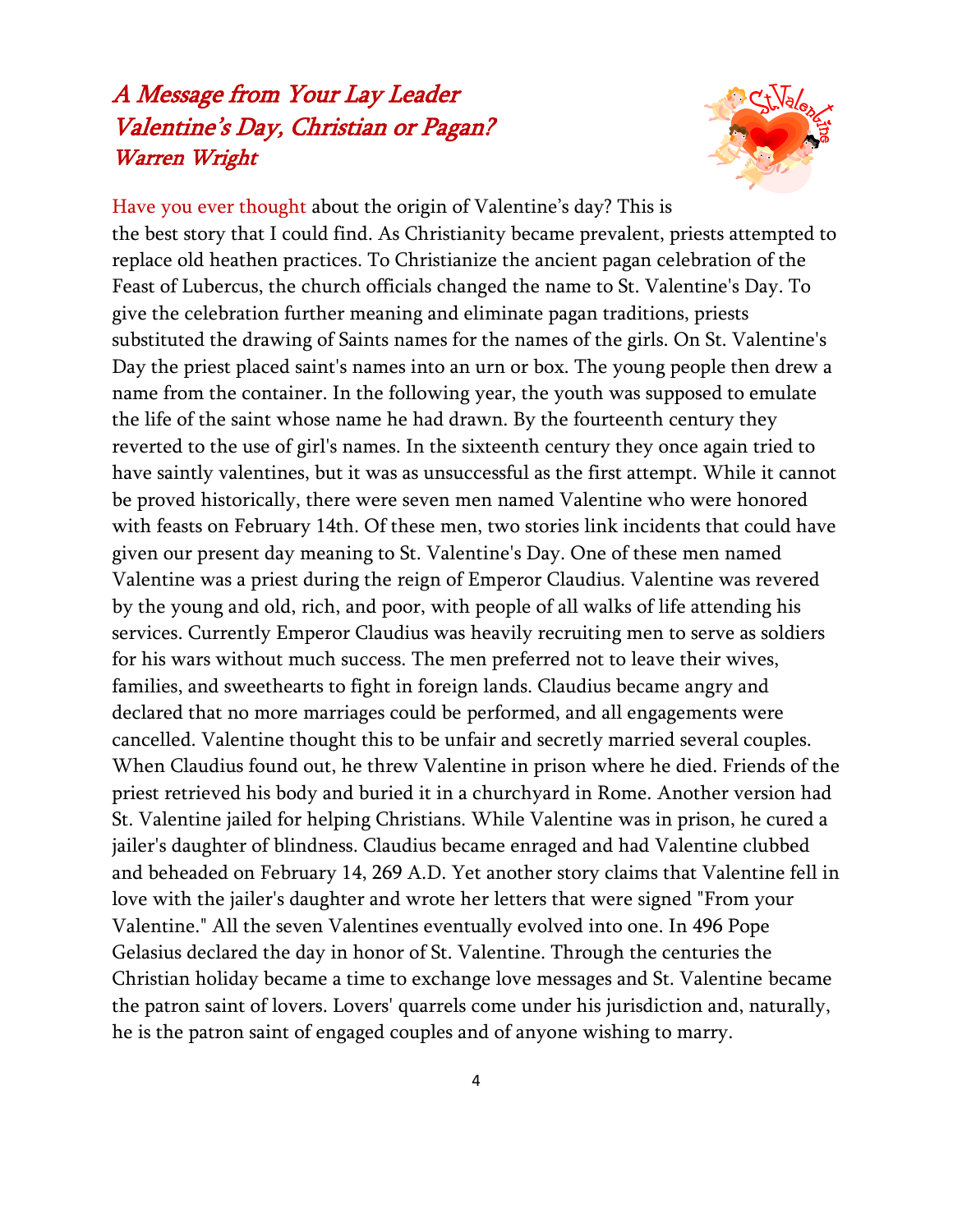*I Cor. 13:4-8 Love is patient, love is kind. It does not envy, it does not boast, it is not proud. It is not rude, it is not self-seeking, it is not easily angered, it keeps no record of wrongs. Love does not delight in evil but rejoices with the truth. It always protects, always trusts, always hopes, always perseveres. Love never fails.*

# United Methodist Men News Warren Wright-UMM President

The UMM will hold our regular monthly meeting on Monday February 22nd at 7 pm. Masks and Social Distancing will be required.



Remember that there are no membership or dues requirements to be a part of the United Methodist Men of Clarksbury, just a willingness to serve Jesus Christ within your church and community.

### Mission-To Help Men Grow In Christ, So Others May Know Christ.

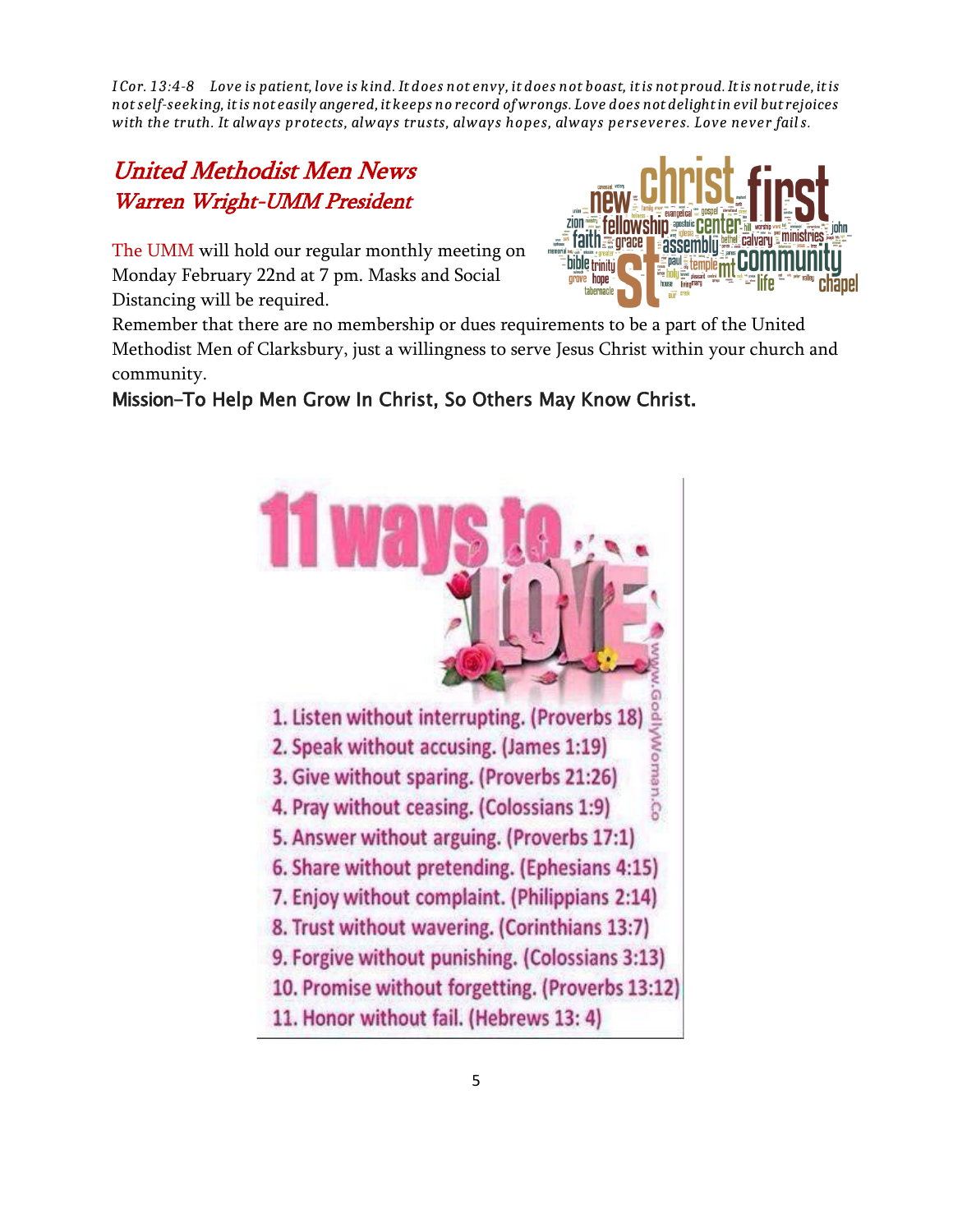# **Love Word Search**

**Find the hidden words.**

|                |  |  | KYD SN GEGIPBEEH              |  |  |  |              |
|----------------|--|--|-------------------------------|--|--|--|--------------|
|                |  |  | U P A E M L G A A V E A B O N |  |  |  |              |
|                |  |  | WRTVQFPRRJATPWE               |  |  |  |              |
|                |  |  | U E I E Z J R B R Z R E O P   |  |  |  | $\mathbf{Z}$ |
| U              |  |  | NRIGHTEOUSNESS                |  |  |  |              |
|                |  |  | NEBLBQPPGFMHCJK               |  |  |  |              |
|                |  |  | N S Q E K E R S A V P P R P X |  |  |  |              |
|                |  |  | E J E B C O P T N C M L C X Q |  |  |  |              |
|                |  |  | RNSCVONETNXJJTC               |  |  |  |              |
|                |  |  | D P D O I E M D E R E F F U S |  |  |  |              |
|                |  |  | Y N K U I O R I J E A L O U S |  |  |  |              |
|                |  |  | REITRDJONFLCGVK               |  |  |  |              |
|                |  |  | D R A K F E Z E A G X M K O F |  |  |  |              |
|                |  |  | Z P Y Z D A S R R R L S R A W |  |  |  |              |
| $\overline{O}$ |  |  | T K X B W R E V E N Y Y C N   |  |  |  |              |

Is **PATIENT**

Is **KIND**  Is Not **JEALOUS** Does Not **BRAG** Is Not **ARROGANT** Does Not Act **UNBECOMINGLY** Does Not Seek Its **OWN** Is Not **PROVOKED** Does Not Take Into Account A Wrong **SUFFERED** Does Not Rejoice In **UNRIGHTEOUSNESS REJOICES** With The Truth **BEARS** All Things **BELIEVES** All Things **HOPES** All Things **ENDURES** All Things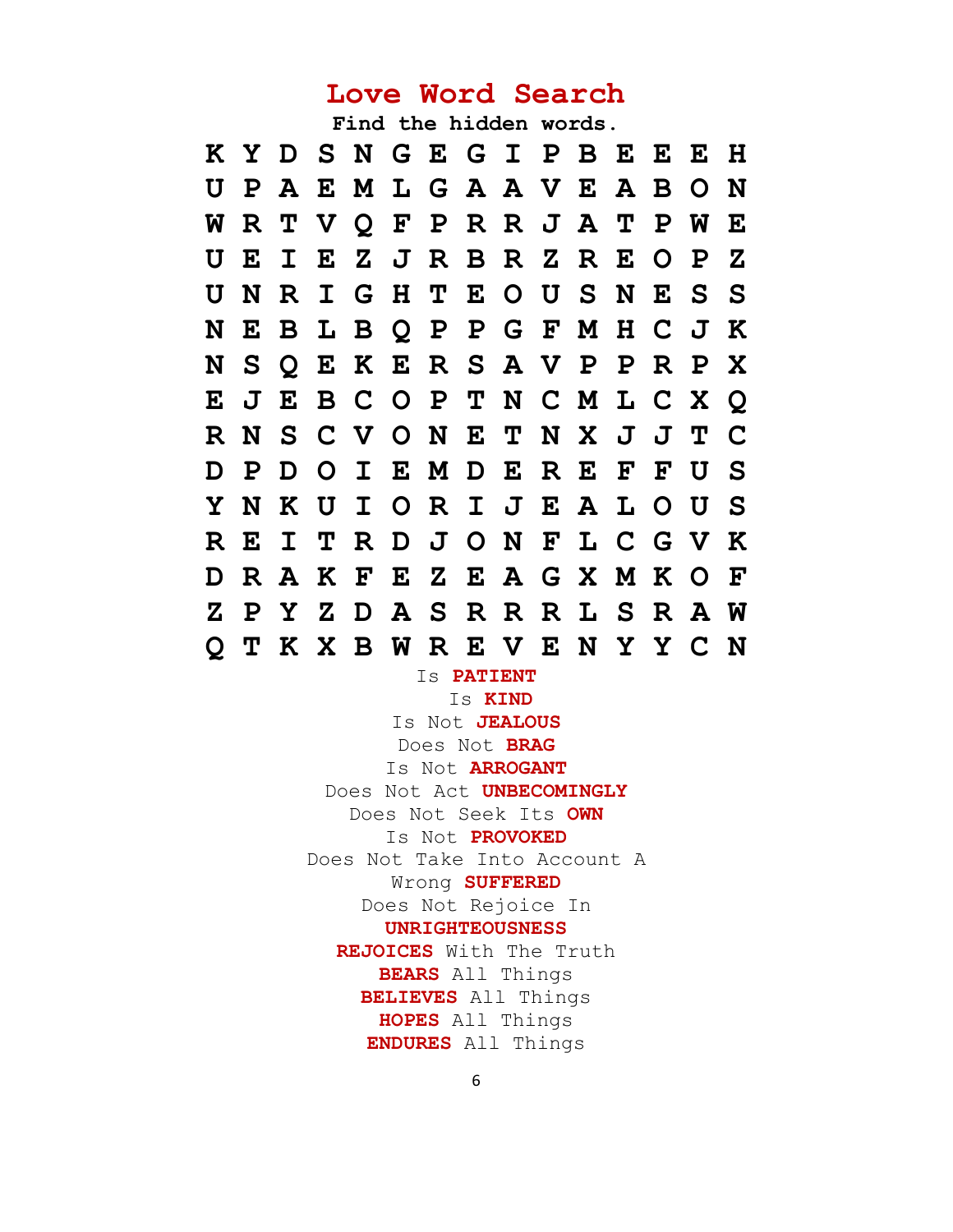# **Time for Change: Reflections on Lent and Easter** BY DAN DICK

Few times in the Christian year call us to reflect on transformational change like Lent leading toward Easter. Springtime is lush with rebirth, new beginnings, and new growth. Too often, however, we want to race to the Easter Resurrection without fully embracing the Lenten process that leads there. Lent reflects the forty days that Jesus wandered in the wilderness — tempted by Satan — in readiness for a ministry destined to end in tragedy. Few of us can relate to the level of sacrifice and commitment that Jesus displayed in his forty days, yet Lent provides us with an opportunity to deepen our spirituality by engaging in regular discipline from Ash Wednesday through Easter Sunday. The wilderness — the desert days of Lent — is the true path toward spiritual transformation.

There is a compelling metaphor that helps us embrace the wilderness and prevents us from racing to Easter. It is the metaphor of the seed. Jesus began his teaching ministry with the parable of the sower (Matthew 13) and referred to seeds and trees, fruit and branches, throughout his ministry. To see the metaphor of Christian growth and spiritual development contained in a seed is to learn valuable lessons about change and transformation. Receive these six lessons from the seed as six weekly devotionals for this Lenten season. Incorporate them into your daily meditations so that they might grow to full bloom in your heart.

#### **Lesson One: Seeds Need a Rich Environment**

A seed that lacks appropriate soil may sprout, but will quickly wither and die. Even in the best soil, without water and nutrients, growth will be limited. Without sun and cultivation, plants will decay and spoil. Seeds require a rich, healthy environment in which to grow. This applies to the environment in which we grow as Christian disciples. There must be an ongoing flow of comfort and security, challenge and inspiration, learning and service. Without such an environment, discipleship growth is stunted, stagnant, or worse, dead. We create an environment for our spiritual formation through prayer, study, worship, fellowship, and service.

#### **Lesson Two: Seeds Can't Be Rushed**

When seeds do not sprout, take root, and grow, try yelling at them. Of course, that is a preposterous idea. No one would ever think that they could somehow rush the normal growing process. Seeds require the amount of time that they require. In God's plan, the time things take is the right time. People, however, get impatient. Our culture puts pressure on us to rush through everything. We live in an age of instant gratification. Seeds teach us that we need to learn to wait, to develop patience. Christian formation is a process of seedlike growth. Patience is the key ingredient to transformational growth.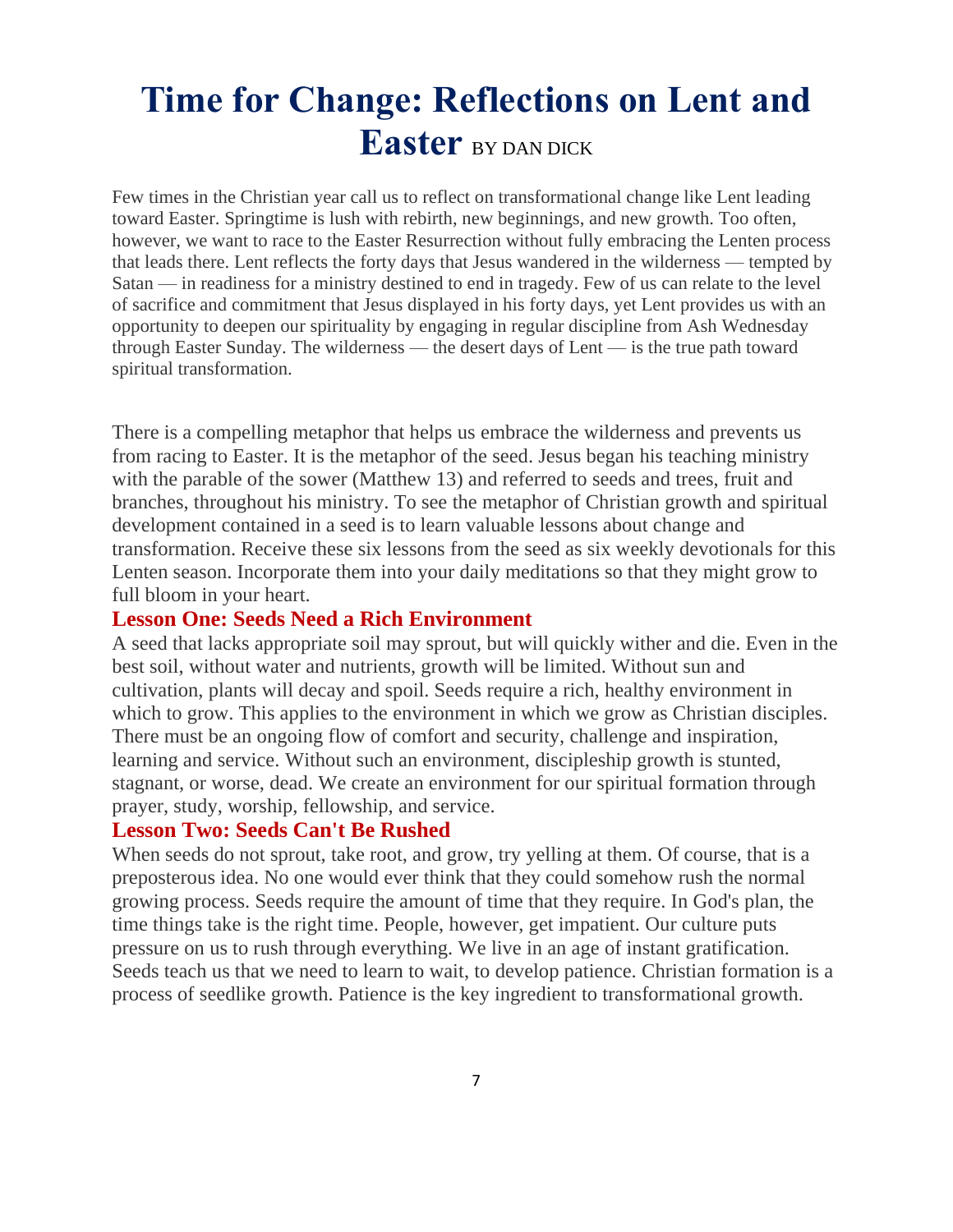#### **Lesson Three: All Seeds Grow at Different Rates**

Plant a package of seeds, and immediately you see diversity in the rate of growth. Some sprout almost immediately and begin a steady rate of growth. Late sprouters often become early bloomers. And some normal beginners end up stunted and sickly. Growth is rarely even, and it is often chaotic. Nothing we do will change this diversity. Where seeds are concerned, we are comfortable with different rates of development. This is not always true with our attitudes about Christian believers. We often adopt a "cookie-cutter" approach to disciple making that makes some seem advanced, while others lag behind. The seed teaches us that to mature in different ways at different times is the only true normal.

#### **Lesson Four: Change Happens in Stages**

Examine any plant as it grows from seed to maturity, and you will find that it is hard to believe you are looking at the same plant. While the growth follows a smooth process, it proceeds through distinct stages. These stages are marked by unique characteristics and are a measure for the relative health and well-being of the plant at any given time. Our spiritual development progresses through stages as well. Belief and inquiry deepen to devotion and discipleship. Learning and following evolve into teaching and leading. Growth within the community of faith matures to a life of service in the world. We move through ages and stages of faith development as we grow from seed to sapling to fruitbearing tree.

#### **Lesson Five: Seeds Contain the Past and the Future**

Each seed is the product of previous generations and contains within it all the genetic code for the future. Seeds are filled with the information that yields transformation. Each generation builds upon the last and lays the foundation for the next generation. The Word of God is the information we contain — passed down throughout the ages and preserved in us for the future — that holds the power to transform us. When we give ourselves time to grow, we unleash the God-given power to become mature Christian disciples.

#### **Lesson Six: Seeds Have a Purpose Larger Than Themselves**

Growth is not the purpose of a seed, but a means to an end. Unless seeds give rise to new seeds, they fail to fulfill their purpose. Transformation never happens for its own sake. Change happens to lead us to a new place. Growth occurs that we might not only know more, but that we might do more. Seeds are judged, ultimately, on the fruit that they bear. Christians may never content themselves with growing in their knowledge and love of God. Growth that fails to lead to a change in behavior is cancerous, not healthy. We grow for a reason, and that reason is something much larger than any individual's needs. The lessons of the seed help us see Lent, not as a time of sacrifice and denial, but as a time of preparation and anticipation — preparation for the work to which God calls us and anticipation of the fullness of life that God promises.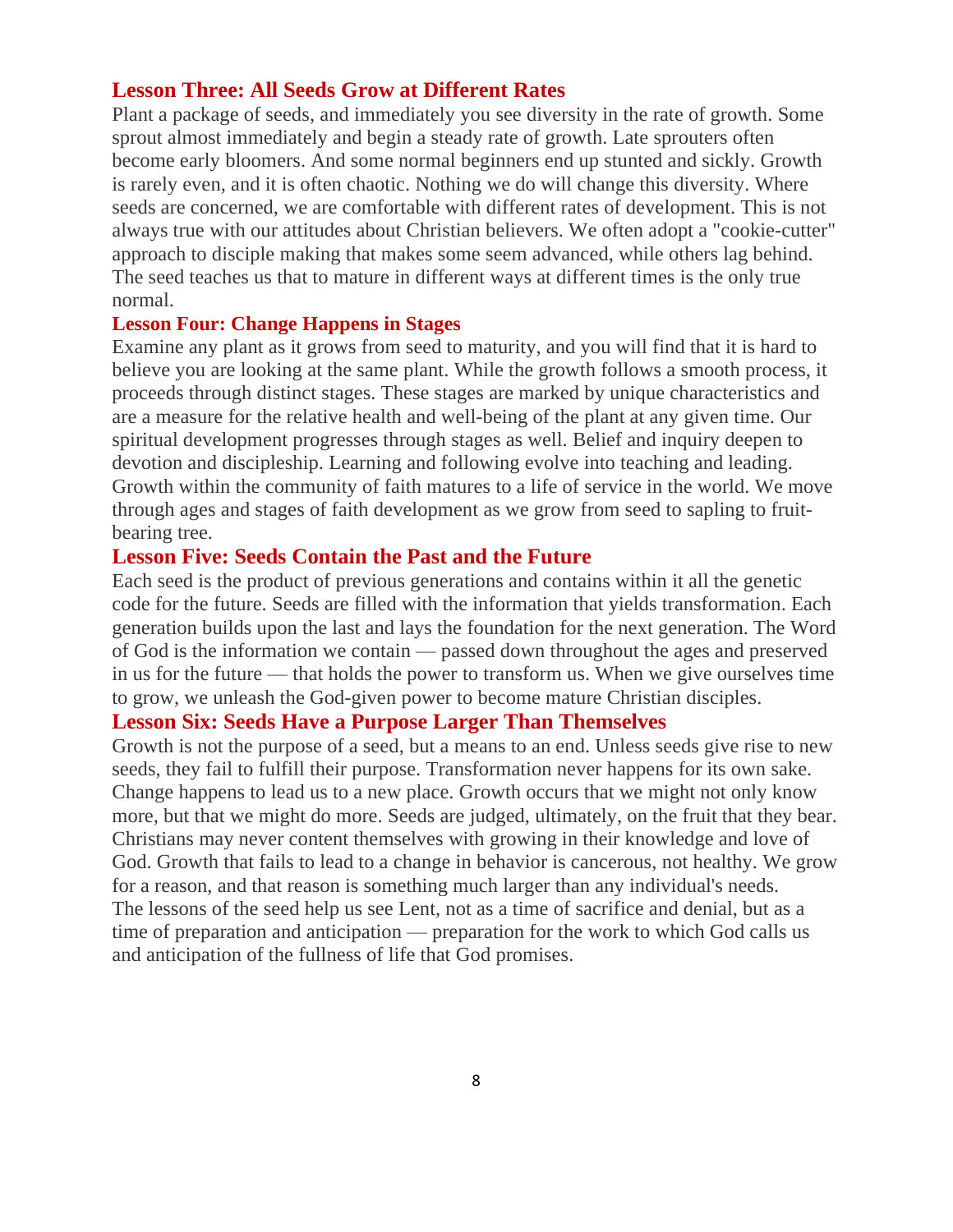# Mail a letter or card of happiness to our home bound members!



If your last name starts with the letter listed below, please send a card or note to the shut-ins listed.

Why not make a home bound member smile by sending them a card often as well as on their birthday.

If we all participate, our home bound members will get a card frequently from church members, and will have more great memories of Clarksbury.

| $A-C$ |                                                                |                                                                      |
|-------|----------------------------------------------------------------|----------------------------------------------------------------------|
|       |                                                                |                                                                      |
| $D-G$ |                                                                |                                                                      |
|       | Reggie Jackson 7/12<br>672 Gloucester Road<br>Saluda, VA 23149 |                                                                      |
| $H-L$ |                                                                |                                                                      |
|       | Myrtle Clark 10/2<br>P.O. Box 302<br>Deltaville, VA 23043      | Pastor Jim Salmon 5/24<br>26306 Mattaponi Trail<br>Milford, VA 22514 |
| $M-Z$ |                                                                |                                                                      |
|       |                                                                |                                                                      |

| <b>Annual Budget for 2021 Operating Funds:</b>              | \$115,711.00 |
|-------------------------------------------------------------|--------------|
| <b>Total Received</b> for Operating Funds as of January 25: | 8546.10      |
| <b>Total Needed by January 31:</b>                          | 1096.48      |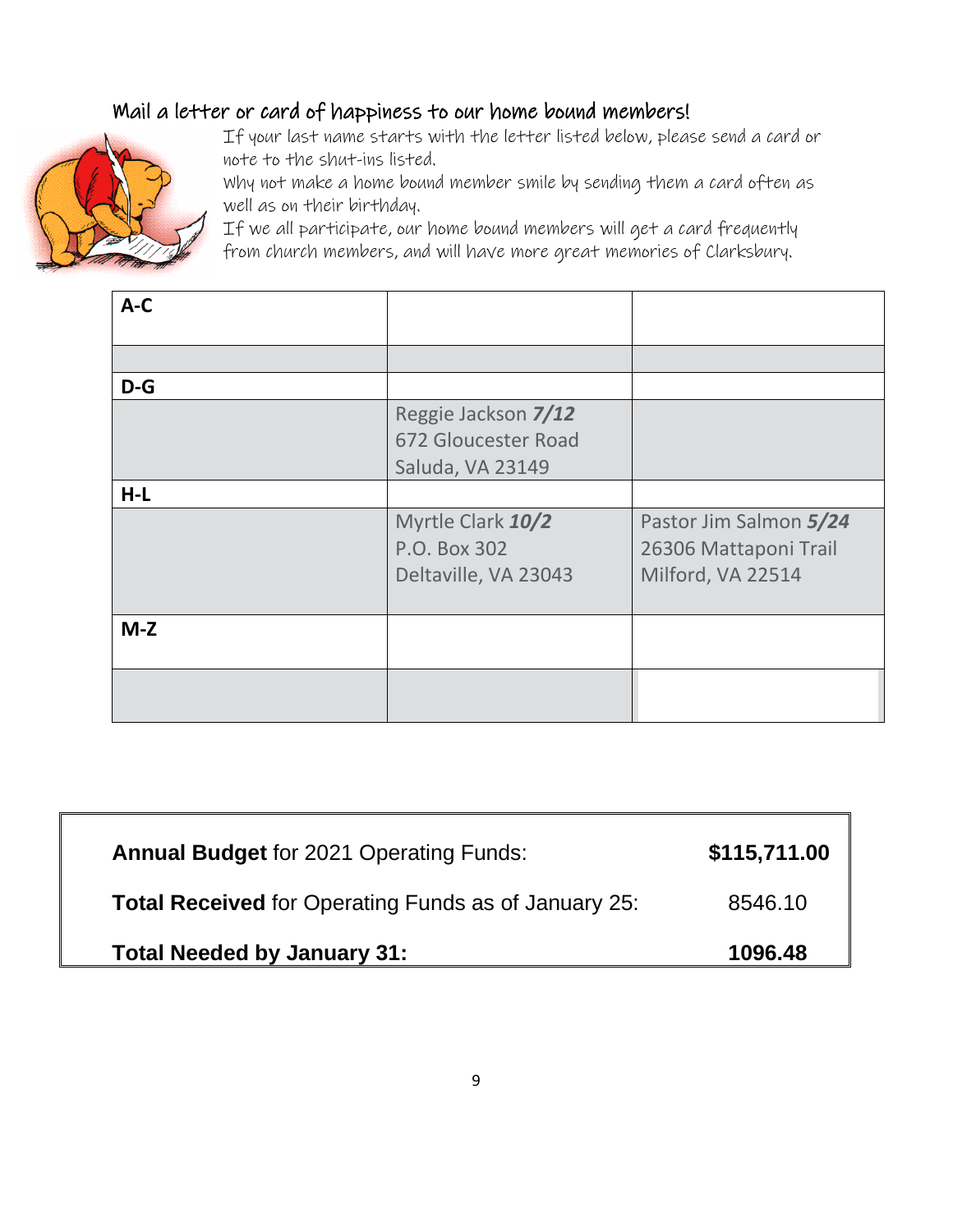# FEBRUARY POP

*Submitted by Fred Dant*

God of abundant life, we give You thanks for the Loaf and Cup and friendship and hope. With these gifts of Your Grace we are nourished. With these signs of Your presence we are able to be faithful. Continue to nourish u, inspire us, and call us, that we might help make Your reign more of a reality in our day.

Through Christ we pray. AMEN 1. O' GOD,

# 2. ATTRIBUTION (ascription)

You have created the church and entrusted to us the task of carrying out it's work in this place.

# 3. PETITION

By the power of Your Holy Spirit open our minds to your wisdom and our hearts to Your love throughout our deliberations

# 4. PURPOSE

that we may act wisely for the good of our church and community.

# 5. CLOSING

through Jesus Christ our Lord. AMEN